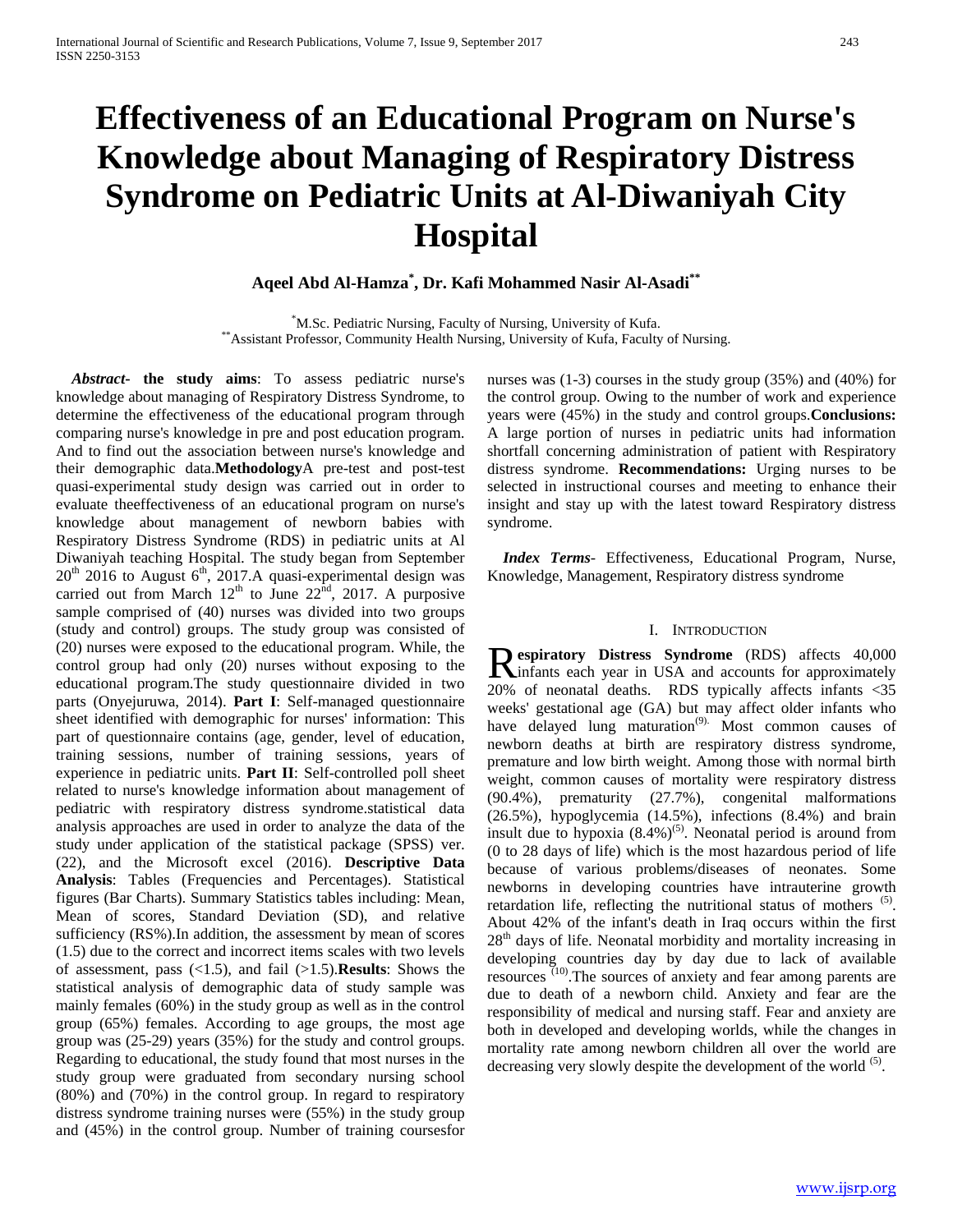#### II. STUDY OBJECTIVES

- 1- To assess pediatric nurse's knowledge about managing of Respiratory Distress Syndrome.
- 2- To determine the effectiveness of the educational program through comparing nurse's knowledge in pre and post education program.
- 3- To find out the association between nurse's knowledge and their demographic data.

#### III. METHODOLOGY

 **Study Design**: A pre-test and post-test quasi-experimental study design was carried out in order to evaluate theeffectiveness of an educational program on nurse's knowledge about management of newborn babies with Respiratory Distress Syndrome (RDS) in pediatric units at Al Diwaniyah teaching Hospital. The study began from September  $20<sup>th</sup>$  2016 to August  $6^{\text{th}}$ , 2017.

 **Setting of the Study:** The study is conducted in Al Diwaniyah City/ Al Diwaniyah Health Directorate / Maternity and Pediatric Educational Hospital in Diwaniyah.

 **Study Sample:** A quasi-experimental design was carried out from March  $12<sup>th</sup>$  to August  $6<sup>th</sup>$ , 2017. A purposive sample comprised of (40) nurses was divided into two groups (study and control) groups. The study group was consisted of (20) nurses were exposed to the educational program. While, the control group had only (20) nurses without exposing to the educational program.

 **Instrument Construction**: To appraise the viability of educational program on nurses' knowledge about management of respiratory distress syndrome in Pediatric units at Maternity and Pediatric Teaching Hospital in Al-Diwaniyah city, the researcher constructed and modified a questionnaire format to achieve the study aims. The study questionnaire divided in two parts  $(7)$ .

 **Part I: Self-managed questionnaire sheet identified with demographic for nurses' information:** This part of questionnaire contains (age, gender, level of education, training sessions, number of training sessions, years of experience in pediatric units.

## **Part II: Self-controlled poll sheet related to nurse's knowledge information about management of pediatric with respiratory distress syndrome.**

This part was to evaluate nurse's information about management of pediatric with respiratory distress syndrome. The questionnaire is additionally reviewed by nurses to understand its content previously. The time consumed for replying the questionnaire by each nurse was (45-60) min. This part was contained (30) multiple choice questions.Each question composed from three answer types. Each question's score answer was as fallow: The right answer score was two, but the wrong answer score was only one.

 **Statistical Analysis:**The following statistical data analysis approaches is used in order to analyze the data of the study under application of the statistical package (SPSS) ver. (22), and the Microsoft excel (2016):

#### **1. Descriptive Data Analysis**:

- a- Tables (Frequencies and Percentages).
- b- Statistical figures (Bar Charts).
- c- Summary Statistics tables including: Mean, Mean of scores, Standard Deviation (SD), and relative sufficiency (RS%).In addition, the assessment by mean of scores (1.5) due to the correct and incorrect items scales with two levels of assessment, pass  $(<1.5)$ , and fail  $(>1.5)$ .

#### **2. Inferential Data Analysis:**

This approach used to accept or reject the statistical hypothesis, which includes the following:

- a- Pearson correlation coefficient to determine the study instrument reliability by using the test and re-test reliability technique.
- b- Independent sample t-test.
- c- Paired t-test.
- d- Analysis of variance (ANOVA).

#### IV. RESULTS OF THE STUDY

#### **Table (1) study participants' demographic data**

|                         |                                 | <b>Groups</b>                                                                                                                                                                                                                                                                                                                                          |   |  |   |  |
|-------------------------|---------------------------------|--------------------------------------------------------------------------------------------------------------------------------------------------------------------------------------------------------------------------------------------------------------------------------------------------------------------------------------------------------|---|--|---|--|
| <b>Demographic Data</b> | <b>Rating And Intervals</b>     | <b>Study</b>                                                                                                                                                                                                                                                                                                                                           |   |  |   |  |
|                         |                                 | <b>Control</b><br>$\frac{6}{6}$<br>$\frac{6}{6}$<br>Freq.<br>Freq.<br>35<br>40<br>8<br>7<br>65<br>12<br>60<br>13<br>20<br>20<br>$\boldsymbol{4}$<br>4<br>35<br>35<br>Е<br>20<br>10<br>$\mathbf{2}$<br>$\overline{\mathbf{4}}$<br>20<br>20<br>$\boldsymbol{4}$<br>$\overline{\mathbf{4}}$<br>5<br>15<br>3<br>80<br>70<br>14<br>16<br>5<br>15<br>25<br>3 |   |  |   |  |
| Gender                  | <b>Male</b>                     |                                                                                                                                                                                                                                                                                                                                                        |   |  |   |  |
|                         | <b>Female</b>                   |                                                                                                                                                                                                                                                                                                                                                        |   |  |   |  |
|                         | $\leq$ 24                       |                                                                                                                                                                                                                                                                                                                                                        |   |  |   |  |
|                         | $25 - 29$                       |                                                                                                                                                                                                                                                                                                                                                        |   |  |   |  |
| Age /years              | $30 - 34$                       |                                                                                                                                                                                                                                                                                                                                                        |   |  |   |  |
|                         | $35 - 39$                       |                                                                                                                                                                                                                                                                                                                                                        |   |  |   |  |
|                         | $40+$                           |                                                                                                                                                                                                                                                                                                                                                        |   |  |   |  |
|                         | <b>Secondary nursing school</b> |                                                                                                                                                                                                                                                                                                                                                        |   |  |   |  |
| Levels of education     | <b>Technical institute</b>      |                                                                                                                                                                                                                                                                                                                                                        |   |  |   |  |
|                         | <b>College of nursing</b>       |                                                                                                                                                                                                                                                                                                                                                        | 5 |  | 5 |  |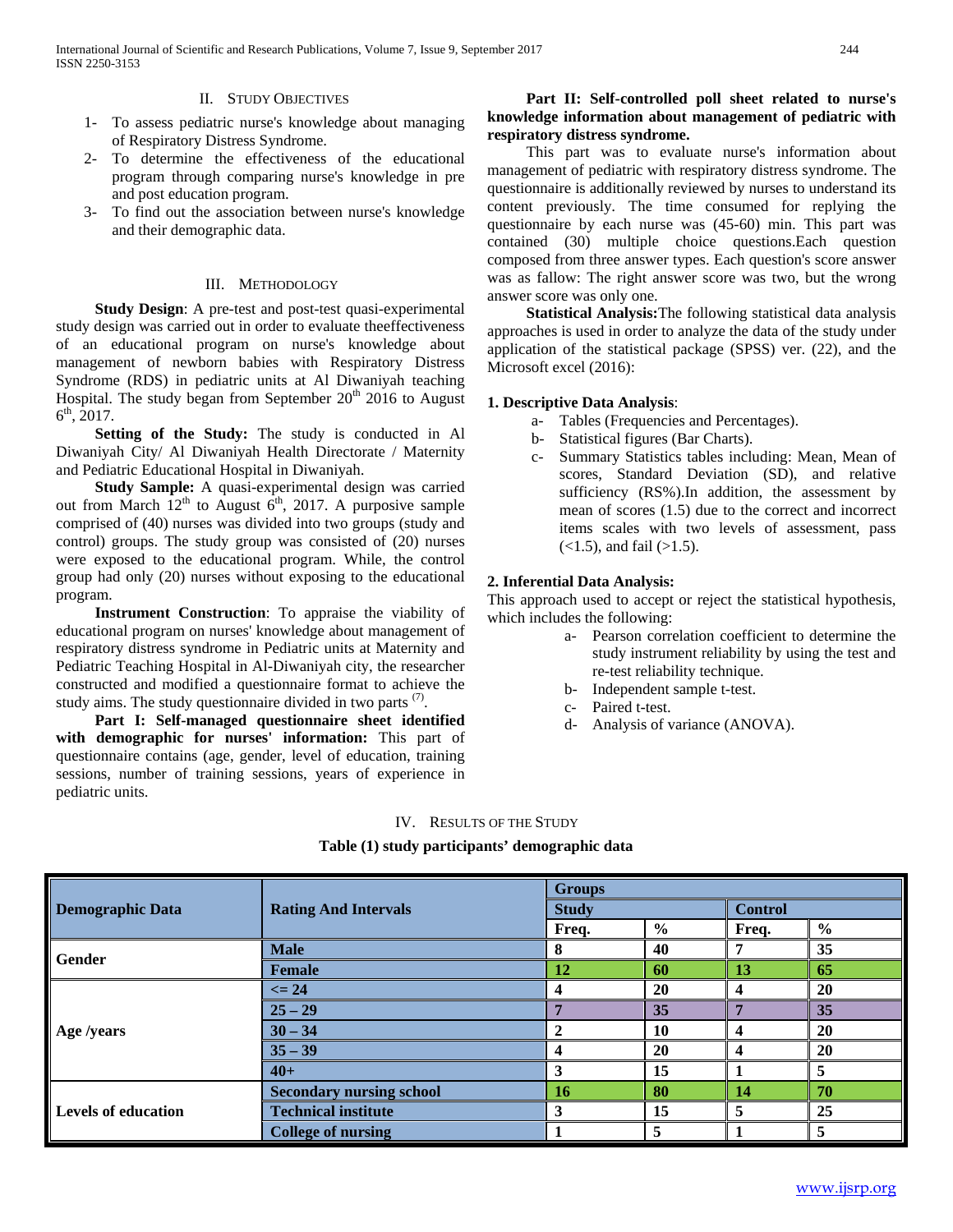International Journal of Scientific and Research Publications, Volume 7, Issue 9, September 2017 245 ISSN 2250-3153

|                              | Yes        | 55 |    | 45 |
|------------------------------|------------|----|----|----|
| <b>Training enrolment</b>    | No         | 45 |    | 55 |
|                              | $-3$       | 35 |    | 40 |
| Numbers of training sessions | $4+$       | 20 |    | ιJ |
|                              | $1 - 3$    | ıэ |    |    |
| <b>Years of experience</b>   | $94 - 1$   | 40 | 10 | 50 |
|                              | ' and more | 45 |    | 45 |

Table (1) shows the statistical analysis of demographic data of study sample was mainly females in the study group(60%) as well as in the control group (65%). In the study and control groups the most age group was (25-29) years (35%). Regarding to educational level, this work showed that most nurses in the study group were graduated from secondary nursing school (80%), but (70%) in the control group. In regard to respiratory distress syndrome training nurses were (55%) in the study group as well as (45%) in the control group. The number of training courses for nurses was (1-3) in the study group (35%), but (40%) for the control one. In both groups the number of the work and experience years were (45%).

## **Table (2) Overall assessment of the study participants prior to perform the education program (pre-test)**

|                           | <b>Study Group</b> |     |       |                   | <b>Control Group</b> |               |       |                   |
|---------------------------|--------------------|-----|-------|-------------------|----------------------|---------------|-------|-------------------|
| <b>Overall assessment</b> | Freq.              | వి  | M.S.  | <b>Assessment</b> | $\bullet$<br>Freq.   | $\mathcal{E}$ | M.S.  | <b>Assessment</b> |
| <b>Pass</b>               |                    | 35  |       |                   | o                    | 30            |       |                   |
| Fail                      | 13                 | 65  | 1.431 | Fail              | 14                   | 70            | 1.431 | Fail              |
| <b>Total</b>              | <b>20</b>          | 100 |       |                   | 20                   | 100           |       |                   |

**%: percentage Freq.: Frequency Df: degree of freedom M.S.: Mean of score** 

Table (4.3) demonstrations overall assessment of the study participants (study and control groups) prior to perform the education program (pre-test) indicates that the investigation was frustrated in both groups (1.431) before the educational program.



**Figure (1) OVERALL assessment of the study participants (study and control groups) prior to perform the education program (pre-test)**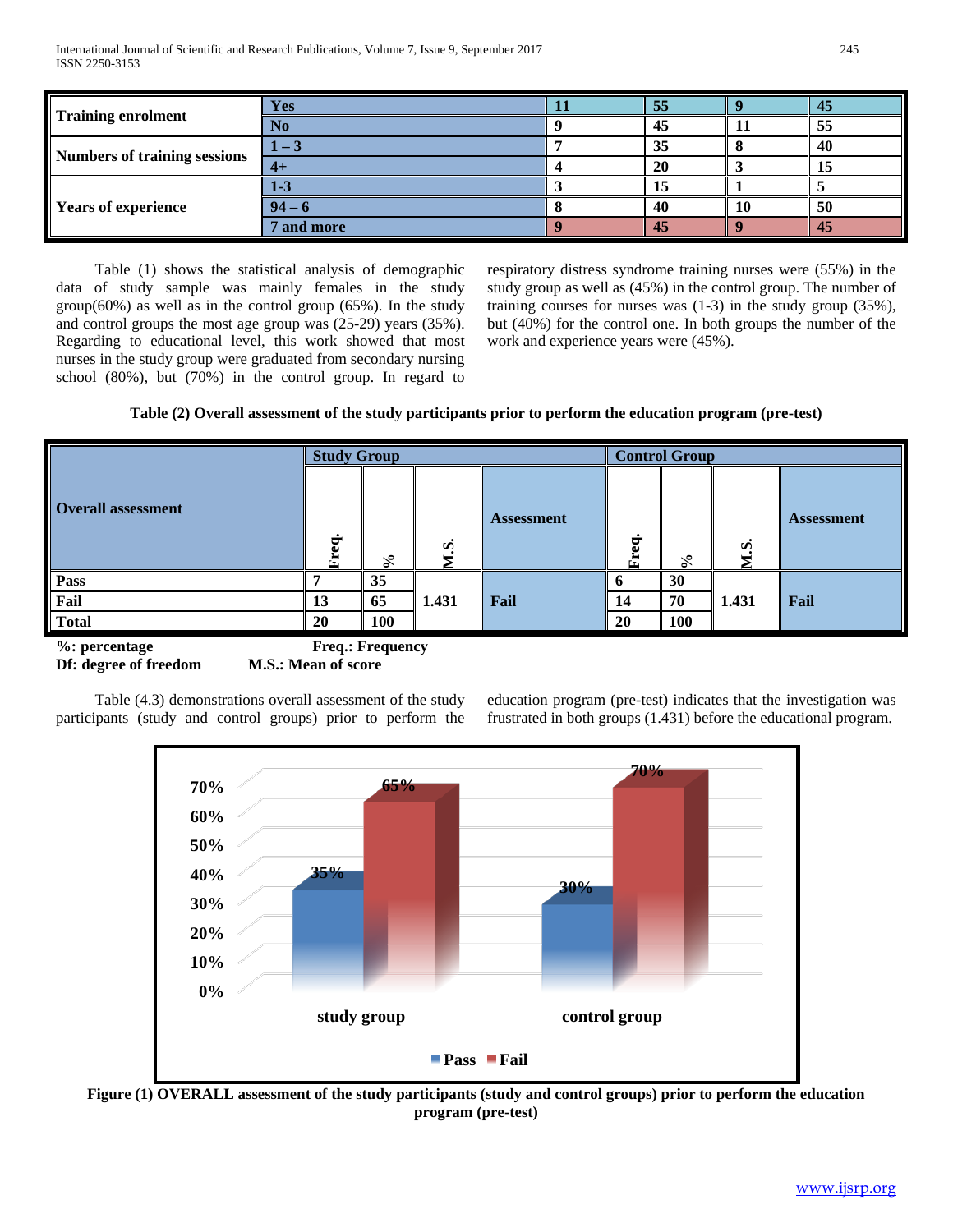**Table (3) mean differences of knowledge prior between both groups due to perform the education program (pre-test)**

| <b>Groups</b>        | <b>Mean</b> | Std.<br>. Deviation | <b>T-Value</b> | Df.    | <b>P-Value</b> |
|----------------------|-------------|---------------------|----------------|--------|----------------|
| <b>Study Group</b>   | 1.4317      | 0.070               | 0.229          | 37.927 | 0.82           |
| <b>Control Group</b> | 1.4367      | 0.067               |                |        | <b>NS</b>      |

| P Value: probability value | <b>Ms.: Mean of score</b> |
|----------------------------|---------------------------|
| Df: degree of freedom      | T value: t-test           |

Table (3): Explains the comparison of mean differences of knowledge prior between both groups so as to perform the education program(pre-test**)**. There are no significant variances in pre-test among the study and control groups (P. value = 0.82) that indicated insufficient knowledge in pre-test for both groups.

#### **Table (4) Overall assessment of the study participants (study and control groups) after perform the education program (posttest)**

|                           | <b>Study Group</b> |            |      |                   | <b>Control Group</b> |            |      |                   |
|---------------------------|--------------------|------------|------|-------------------|----------------------|------------|------|-------------------|
| <b>Overall assessment</b> | Freq.              | $\%$       | M.S. | <b>Assessment</b> | Freq.                | $\aleph$   | M.S. | <b>Assessment</b> |
| Pass                      | 20                 | <b>100</b> |      |                   | 7                    | 35         |      |                   |
| Fail                      | $\boldsymbol{0}$   | $\bf{0}$   | 1.9  | Pass              | 13                   | 65         | 1.44 | Fail              |
| <b>Total</b>              | 20                 | <b>100</b> |      |                   | 20                   | <b>100</b> |      |                   |

**%: percentage Freq.: Frequency Ms.: Mean of score**



Table (4) Demonstration overall assessment of the study participants (study and control groups) after perform the education program (post-test). This table reveals that the study group participants were passed assessment (1.9) mean of score. While, the control group had failed assessment (1.44) mean of score.

**Figure (2) OVERALL assessment of the study participants after perform educational program (post-test).**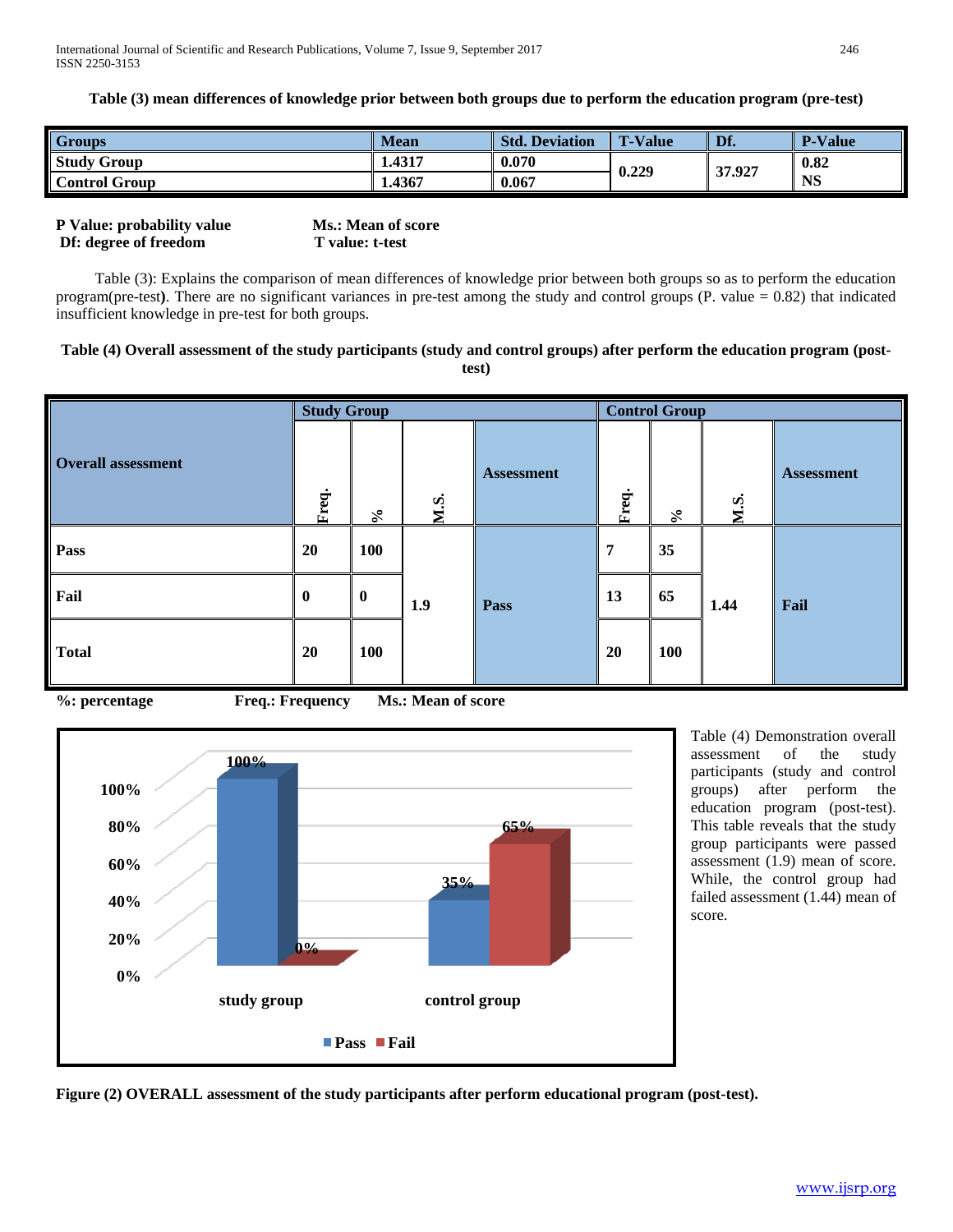**Table (5) mean differences between the two groups knowledge after perform the educational program (post-test)**

| <b>Groups</b>        | <b>Mean</b> | <b>Std. Deviation</b> | <b>T-Value</b> | D.F.   | <b>P-Value</b> |
|----------------------|-------------|-----------------------|----------------|--------|----------------|
| <b>Study Group</b>   | 1.900       | 0.054                 |                |        | 0.001          |
| <b>Control Group</b> | 1.442       | 0.071                 | 23.005         | 35.535 | <b>HS</b>      |

| <b>Freq.: Frequency</b>     | <b>MS: Mean of score</b><br>T value: t-test |                       |
|-----------------------------|---------------------------------------------|-----------------------|
| <b>HS:</b> High significant | P Value: probability value                  | Df: Degree of freedom |

Table (5): Found that there was a highly significant difference (HS) with p-value (0.001) in post-test for the study group.

## **Table (6) mean differences between the pre and post-test scores for the two groups.**

| <b>Groups</b>                                                             | Pairs                                                                                                | <b>Mean</b>        | <b>Std. Deviation</b> | t-value | d.f.      | p-value   |
|---------------------------------------------------------------------------|------------------------------------------------------------------------------------------------------|--------------------|-----------------------|---------|-----------|-----------|
|                                                                           | <b>Pre-test</b>                                                                                      | 1.431              | 0.070                 | 41.791  | 19        | 0.001     |
| Study group<br>Post-test<br><b>Pre-test</b><br>Control group<br>Post-test | 1.90                                                                                                 | 0.054              |                       |         | <b>HS</b> |           |
|                                                                           |                                                                                                      | 1.436              | 0.067                 | 0.364   | 19        | 0.72      |
|                                                                           |                                                                                                      | 1.441              | 0.070                 |         |           | <b>NS</b> |
| <b>Freq.: Frequency</b><br>HS, High significant                           | <b>Ms.: Mean of score</b><br>$\bf{D}$ Value: probability value $\bf{D}$ $\bf{F}$ : degree of freedom | NS: No significant |                       |         |           |           |

**T value: t-test**

Table (6): Demonstrates variance mean differences between the pre and post-test scores for both groups. This table appear highly significant differences between pairs groups at p-value (0.001).

## **Table (7) mean differences between the study group nurses' knowledge (post-test) and their gender and training sessions**

| <b>Variables</b>         | Rating                            | $\mathbf N$ | <b>Mean</b>        | <b>Std. Deviation</b> | <b>T-Value</b> | D.F.                                                       | <b>P-Value</b> |
|--------------------------|-----------------------------------|-------------|--------------------|-----------------------|----------------|------------------------------------------------------------|----------------|
| <b>Gender</b>            | <b>Male</b>                       | 8           | 1.9042             | 0.05756               | 0.274          | 0.787<br><b>18</b><br><b>NS</b><br>0.79<br>18<br><b>NS</b> |                |
|                          | 12<br>1.8972<br>0.05405<br>Female |             |                    |                       |                |                                                            |                |
| <b>Training sessions</b> | Yes                               | 11          | 1.903              | 0.06047               |                |                                                            |                |
|                          | N <sub>0</sub>                    | 9           | 1.8963             | 0.04843               | 0.27           |                                                            |                |
| <b>Freq.: Frequency</b>  | T value: t-test                   |             | Ms.: Mean of score |                       |                |                                                            |                |

**P Value: probability value N.: Number DF: degree of freedom** 

Table (7): Demonstrations that there is no significant related between post-test and two variables in demographic data of the study group, while the Gender of the sample shows there are no significant association at P-value (0.787), also training sessions shows no significant association at P-value (0.79) with nurse's knowledge.

**Walue: probability valueD.F.: degree of freedom**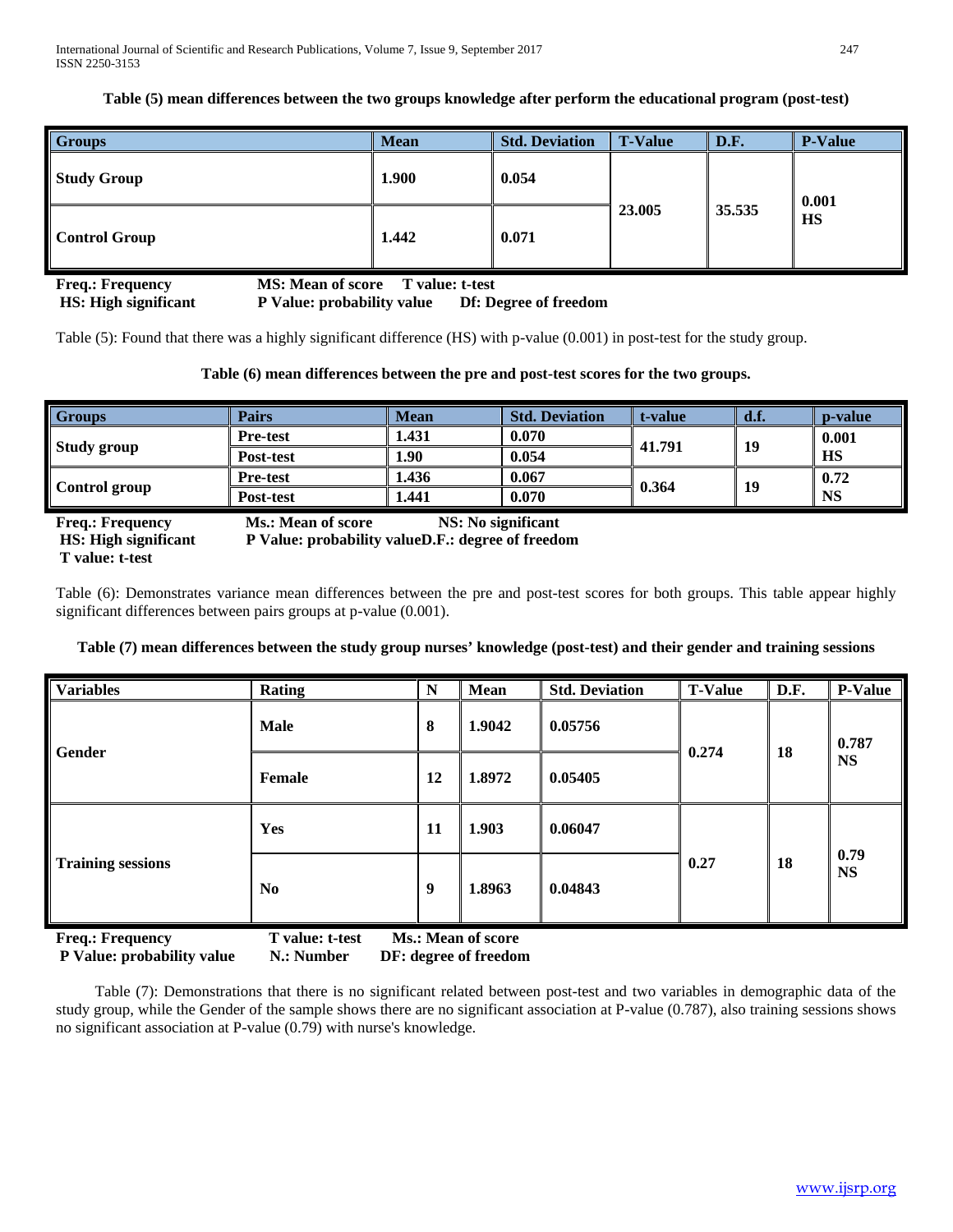| <b>Variables</b>               | <b>Rating</b>              | N                       | <b>Mean</b> | Std.<br><b>Deviation</b> | $\mathbf{F}$ | Sig.               |
|--------------------------------|----------------------------|-------------------------|-------------|--------------------------|--------------|--------------------|
|                                | $\leq$ 24                  | $\overline{\mathbf{4}}$ | 1.91        | 0.07                     |              |                    |
|                                | $25 - 29$                  | $\overline{7}$          | 1.90        | 0.05                     |              | 0.866              |
| Age / years                    | $30 - 34$                  | $\boldsymbol{2}$        | 1.90        | 0.09                     | 0.311        | <b>NS</b>          |
|                                | 35-39                      | $\overline{\mathbf{4}}$ | 1.88        | 0.06                     |              |                    |
|                                | $40+$                      | 3                       | 1.92        | 0.05                     |              |                    |
| <b>Levels of education</b>     | <b>Secondary school</b>    | 16                      | 1.90        | 0.05                     |              |                    |
|                                | <b>Technical institute</b> | $\mathbf{3}$            | 1.90        | 0.09                     | 0.79         | 0.47<br><b>NS</b>  |
|                                | <b>College of nursing</b>  | $\mathbf{1}$            | 1.97        | 0.00                     |              |                    |
|                                | No training sess.          | <b>10</b>               | 1.90        | 0.06                     |              | 0.942<br><b>NS</b> |
| Number of training<br>sessions | $1 - 3$                    | 6                       | 1.90        | 0.04                     | 0.06         |                    |
|                                | $4+$                       | $\overline{\mathbf{4}}$ | 1.91        | 0.07                     |              |                    |
|                                | $\leq$ = 3                 | 3                       | 1.91        | 0.07                     |              |                    |
|                                | $4 - 6$                    | 8                       | 1.88        | 0.05                     |              |                    |
| <b>Years of experience</b>     | $7+$                       | 9                       | 1.91        | 0.05                     | 0.994        | 0.391<br><b>NS</b> |

## **Table (8) mean differences between the study group nurses' knowledge (post-test) and their age, levels of education, number of training sessions, and years of experience**

%: percent **HS: High significant NS: no significant F: F-test** 

Table (8): Shows that there is no significant association between post-test and some variables in demographic data of the study group, while the age of the sample shows there are no significant association at P-value (0.866), also levels of education shows no significant association at P-value (0.47) with nurse's knowledge. Number of training sessions of the sample shows there are no significant association at P-value (0.942)**.** In addition, this table demonstrates no significant association among years of experience and nurse's knowledgeof study group in post-test at P-value (0.391).

## V. DISCUSSION OF THE STUDY RESULTS

1.**Part-Ι: Discussion of Demographic Data of the study sample**:About the gender of the study subjects, the highest percentages were females in both groups (study and control groups) that is inconsistence with results of (8) who stated that male was a dominant gender in both (study and control groups), but consistence with the study results of Babeker and Elrufaie,  $2015^{(11)}$ . According to age groups, the greatest age group was (35%) within (25-29) years for the study and control groups. This result was approved by Babeker and Elrufaie,  $2015^{(11)}$  who stated that majority of the study subject's age were between (25-30) years old.In regard to educational level, the study group of the most nurses were finished their study from secondary nursing school (80%)and most of the control group nurses were also graduated from secondary nursing school (70%). These results were covenant with Mohamed et al.  $2014<sup>(1)</sup>$  result who revealed that the majority of study subjects in pediatric units were proceeded secondary nursing school. This study indicated that, more than half of them (55%) did not joining any training sessions, these findings supported by Mohamed, etal,.  $2014$ <sup>(1)</sup> who found that, the majority of nurses not joining training courses in NICU and this has the effect on the nurse's knowledge and performance.According tonumber of training sessions plays a very important role in increasing and modernizing nurses' knowledge beside improving quality of care given to neonates with RDS, regarding the nurses' attendance training courses for caring neonates in NICU. The researcher believes that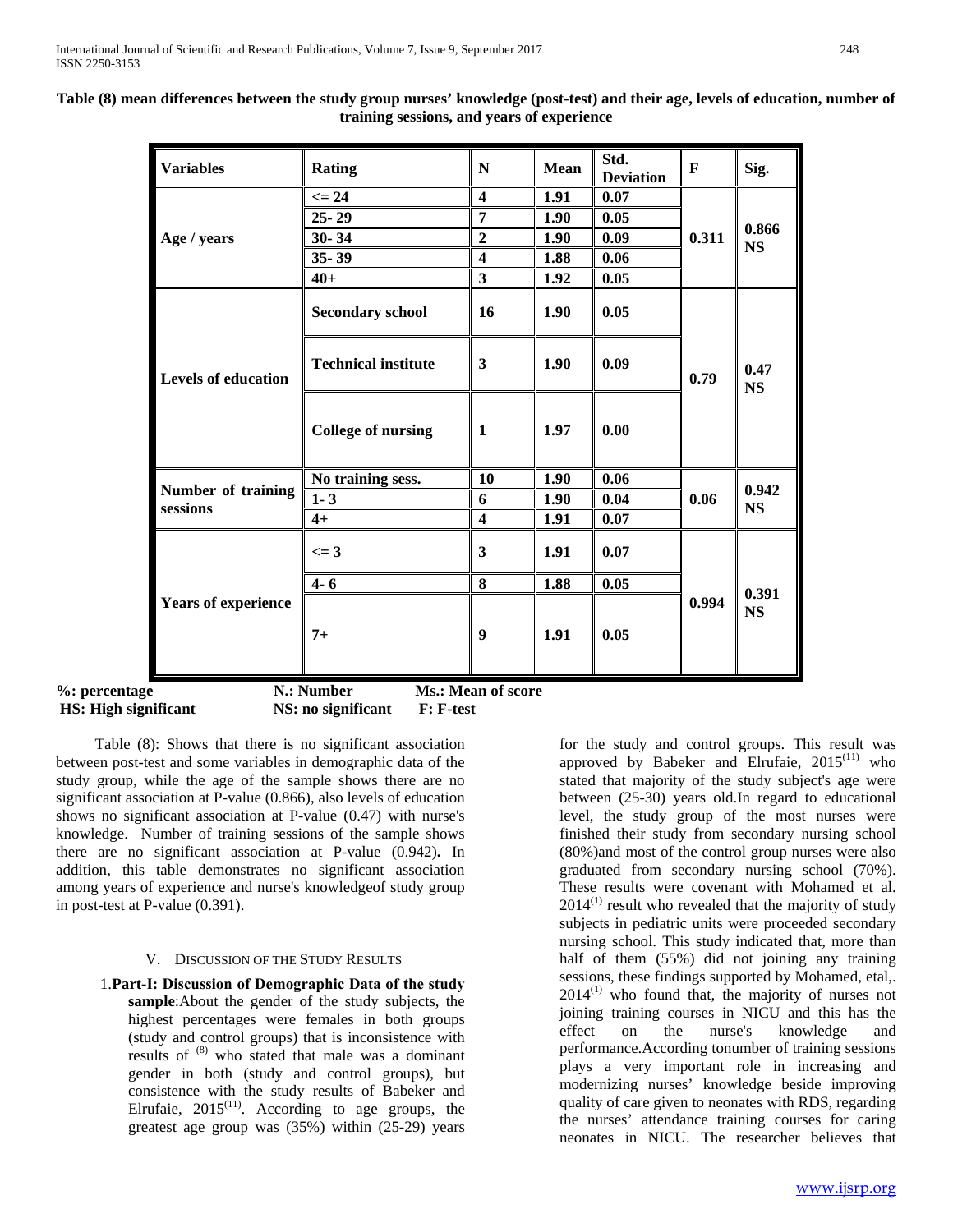attending training sessions by nurses especially in the NICU is crucial to provide quality of nursing care. these findings supported by Mohamed, et al.,  $2014$ <sup>(1)</sup>. Regarding to the years of experience in pediatric units, the present study shows that both study and control groups have >7 years. This result approved by Said,  $2012^{(5)}$  who summarized that most of nurses in study and control groups had > 6 years of experience in pediatric unit.

**1. Part-II: Discussion of the Nurses' Knowledge Concerning Management of Patient with RDS:**Table (2) demonstrations overall assessment of the study participant's groups prior to perform the education program (pre-test) indicates that the investigation was frustrated in both groups (1.431) before the educational program. There was no significant difference in both groups in overall assessment. This results was supported by Mansi & Aziz  $2017^{(6)}$ ; Hammod & Mohammed  $2016^{(3)}$  studies. They stated that both groups had equal information on care for children who have respiratory distress syndrome before exposure to an educational program.

Table (3): Explains the comparison of mean differences between the study group and other group knowledge prior due to perform the educational program (pre-test**)**. There are no significant variances in pre-test among the study and control groups (P. value  $= 0.82$ ) that indicated insufficient knowledge in pre-test for both groups. This result was well-matched with many studies such as Mansi & Aziz,  $2017^{(6)}$ ; Hammod & Mohammed,  $2016^{(3)}$ studies, who found that no significant differences between the mean of score of the test before the educational program.

## **2.Part- III: Discussion of the Effectiveness of Educational Program on Nurses Knowledge Concerning Management of Patient with RDS for study and Control Groups:**

Table (4) Demonstration overall assessment of the study participants (study and control groups) after perform the education program (post-test). This table reveals that the study group participants were passed assessment (1.9) mean of score. While, the control group had failed assessment (1.44) mean of score. This results agree with study of Mohamed, et al.  $2014$ <sup>(1)</sup> and Hammod & Mohammed,  $2016^{(3)}$  in their studies.

Table (5) Found that there was a highly significant difference (HS) with p-value (0.001) in post-test for the study group. This result was agreed with study ofMohamed, et al., 2014(1).

Table (6): Demonstrates variance mean differences between the pre-test and post-test scores for the study and control groups. This table seems highly significant differences between pairs groups at p-value (0.001). This table estimation at (0.01) level, which demonstrates the significant contrast amongst pre and post test scores. This result satisfied Mohamed et al.  $2014$ <sup>(1)</sup>result, there was huge contrast amongst prior and then afterward mediations evaluation scores which shows that chose nursing intercessions on respiratory distress were effective.

## **Part-IV: Discussion of Associations between Nurses Knowledge of Study Group at Post-test and their Demographic Data:**

Tables (7,8) Concerning result related to associations between posttest and demographic data. The present study reveals that there was no significant association between post-test and demographic data among the study group related to (gender, age,levels of education, years of experience, training sessions andnumber of training sessions). These results supported byMohammed  $2016^{(2)}$  indicated that no significant difference was there between demographic data and post-test.

Table (7) demonstrates no factual contrasts relationship between nurse's knowledge and gender orientation (p value - 0.787) this outcome strengthen by (Mohammed 2016), also training sessions shows no significant association among those who took training courses and who did not receive training at (Pvalue  $= 0.79$ ) with nurse's knowledge.

Table (8) demonstrate that no measurable contrasts relationship between nurse's knowledge and age (p value=0.866). This outcome reinforces by Mohammed  $2016^{(2)}$  who demonstrated that there was no noteworthy connection between nurse's learning and age. In regarding to age/year, there is no significant association at (p-value  $= 0.866$ ). This result reveals that the scientific abilities in learning capabilities, which can be affected with advanced age. When age is increased the perception and holding a knowledge may be decreased. There were no significant association between post-test nurse's knowledge and their level of education at p-value (0,47). These findings disagreed with the study of Mohamed, et al.,  $2014^{(1)}$ . Regarding the years of experience, the present study showed that no huge relationship between years of experience and nurses knowledge at the study group (p-value 0.391). This result was agreed with Babeker and Elrufaie  $2015^{(11)}$ . In addition, the number of training sessions of the study sample shows no significant association,  $(P-value = 0.942)$  as found by Mohamed, et al.,  $2014$ <sup>(1)</sup> that the majority are those who do not have a training sessions in the study group.

## **REFERENCES**

- [1] Ahmed, Rasha Mohamed, Afkar Ragab Mohamed, Faten Shafik Mahmoud, Ahmed Medhat Zaki (2014) 'Quality of Nursing Care Provided for Neonates with Tracheoesophageal Fistula', 5(3), pp. 186–199.
- [2] Gallacher, D. J., Hart, K., & Kotecha, S. (2016). Common respiratory conditions of the newborn. *Breathe*, *12*(1), 30.
- [3] Hammod, H. J., & Mohammed, S. J. (2016). Effectiveness of an Educational Program on Nurses Knowledge Concerning Complications Prevention of Mechanical Ventilation at Intensive Care Unit in Al-Hussain Teaching Hospital at Nassiryah City. *Kufa Journal for Nursing Sciences|*  .(2)*6* ,مجلة الكوفة للعلوم التمريضية
- [4] Mohamed, E. M., Soliman, A. M., & El-Asheer, O. M. (2011). Predictors of mortality among neonates admitted to neonatal intensive care unit in pediatric Assiut University Hospital, Egypt. *J Am Sci*, *7*(6), 606-11.
- [5] Mahmood, H.J. & Sulaiman, S.J., 2013. Assessment Of Factors Causing Mortality Rate Of Neonate In Al-Batool Teaching Hospital In Mosul City Newborn Intensive Care Unit were. , (2), pp.1–6.
- [6] Mansi, Q.H. & Aziz, A.R., 2017. Assessment Nursing Care in Neonatal Respiratory Distress Syndrome for Nurses at Intensive Care Unit in AL-Nasiriyah City Hospitals Qusay. *International Journal of Science and Research (IJSR)*, 6(5), pp.2015–2018.